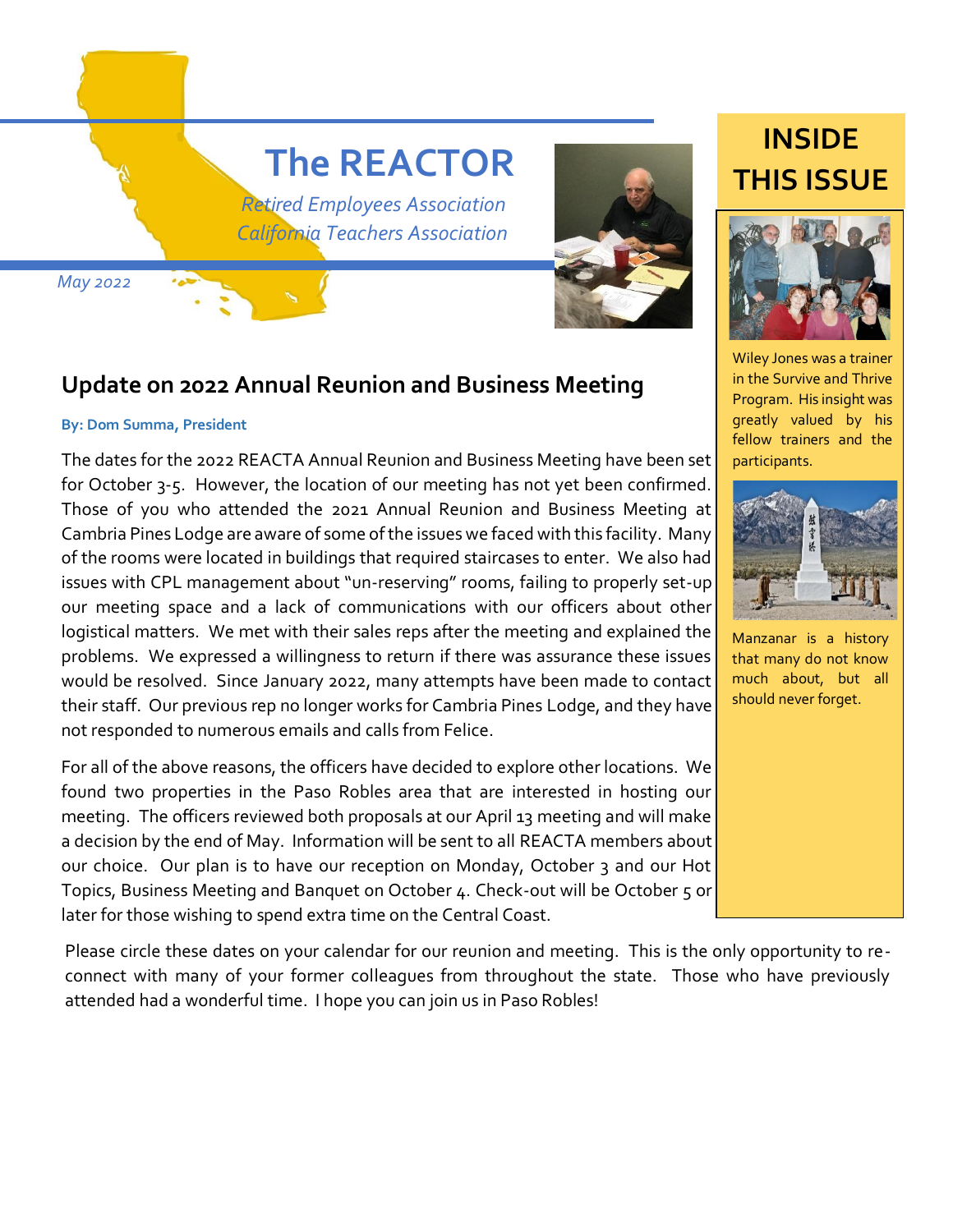#### **REACTA NIGHT WITH THE ANGELS**

## **CALENDAR OF EVENTS**

**May 10** – Region 4 Luncheon, Temecula, RSVP **Kathie Casas** KCasas@aol.com

**May 17** – Region 3 Luncheon, Los Alamitos, RSVP **Patricia Williams** pawmeow@aol.com

**July** 26– Annual Staff Summer BBQ, RSVP **Alice Clement** aliceclement@me.com

**August 30** – Angel vs. Yankee game. Send check to **Felice Strauss**

**Oct 3-5** – Annual Meeting Paso Robles. Details to follow soon.



VS.



Join your former colleagues for an evening of excitement. Watch the L. A. Angels play the New York Yankees at Angels Stadium in Anaheim on August 30, 2022, at 6:45 p.m. We have purchased a block of Club Level MVP seats which include food delivery at your seat! Tickets are priced at \$50. To reserve your seat, please send a check to Felice Strauss, 2049 National Avenue, Costa Mesa, CA 92627.



#### **WHAT IS YOUR BOOK CLUB READING?**

My Book Club meets once a month and its May selection is, What Alice Forgot by Liane Moriarty. Other REACTA members shared book club recommendations on Facebook including The Last Days of Ptolemy Gray by Walter Moseley and Pachinko by Min Lin Lee. Share what your book club is reading on REACTA's Facebook page.

# **IN MEMORIUM**

Farewell to the Colleagues that we recently lost. Your leadership and friendship will always be remembered. Wiley Jones, Marjorie Baldwin, Tommy Hutto, Peter Haberfeld.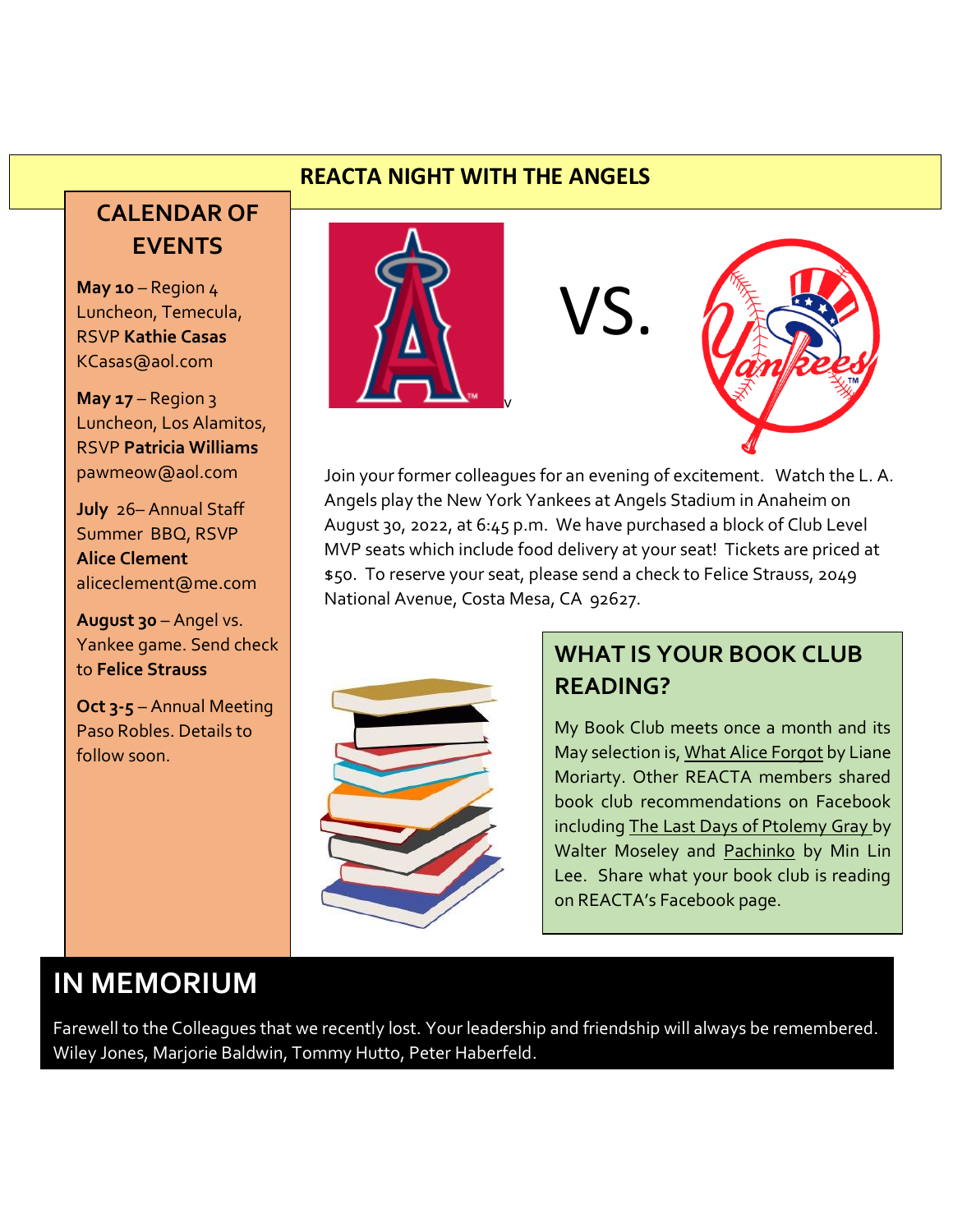#### **MEMBERSHIP COMMITTEE REPORT**



By: Robin Rose

It seems like it was just yesterday that we were all housebound due to Covid. Now with multiple Covid variants, multiple vaccines and boosters, we are starting to travel and mingle again in person. What a great feeling. We held an in-person Annual Reunion/Business Meeting in October, some Regions are having Spring Luncheons again in May, and our annual Summer BBQ (to correspond with the Summer Institute) is back again on July 26th at the home of **Alice** 

**Clement**. It is so nice to see folks again.

REACTA is 381 members strong, and we continue to welcome new members and spouses/domestic partners. Our newest members include Qujinnetta Gill, Denise Correia, Terry Skotnes and Diane Borst. Welcome to REACTA and we hope you will get involved in our activities and committees.

Fifteen current members have made the switch from paying their annual dues by cash to automatic pension deduction. As an incentive, new members and those who switch to automatic pension deduction in 2022 will be reimbursed for this year's dues.

The REACTA Membership Committee is working on several initiatives. We are developing a Buddy Program so that new and continuing members may have a REACTA Buddy to serve as a resource regarding REACTA's purpose, events, and general CTA retirement issues. We also are developing a checklist so that members understand what should be done in case they or their loved one passes. Finally, we are working on tips and suggestions for soon-to-be-retirees. Retirement is a significant event in our lives and your Membership Committee is working to make the transition go smoothly. Stay tuned for more information as we finalize these projects.

Listed below are our newest 2022 retirees who have not joined REACTA. If you know any of these retirees, please reach out and invite them to join. Everyone is a recruiter!

Region 1: **Patricia Alvarez, Sophia Georgiadis, James Tom, Craig Hamilton** Region 2: **Tammy Brooks, Isabelle Garcia, Mary McNulty, Kim Cheney** Region 3: **Dawn Murray, Susana Salas**

If you have ideas that would help welcome retirees to REACTA please feel free to contact any one of us on the Membership Committee. Your input is valuable and appreciated.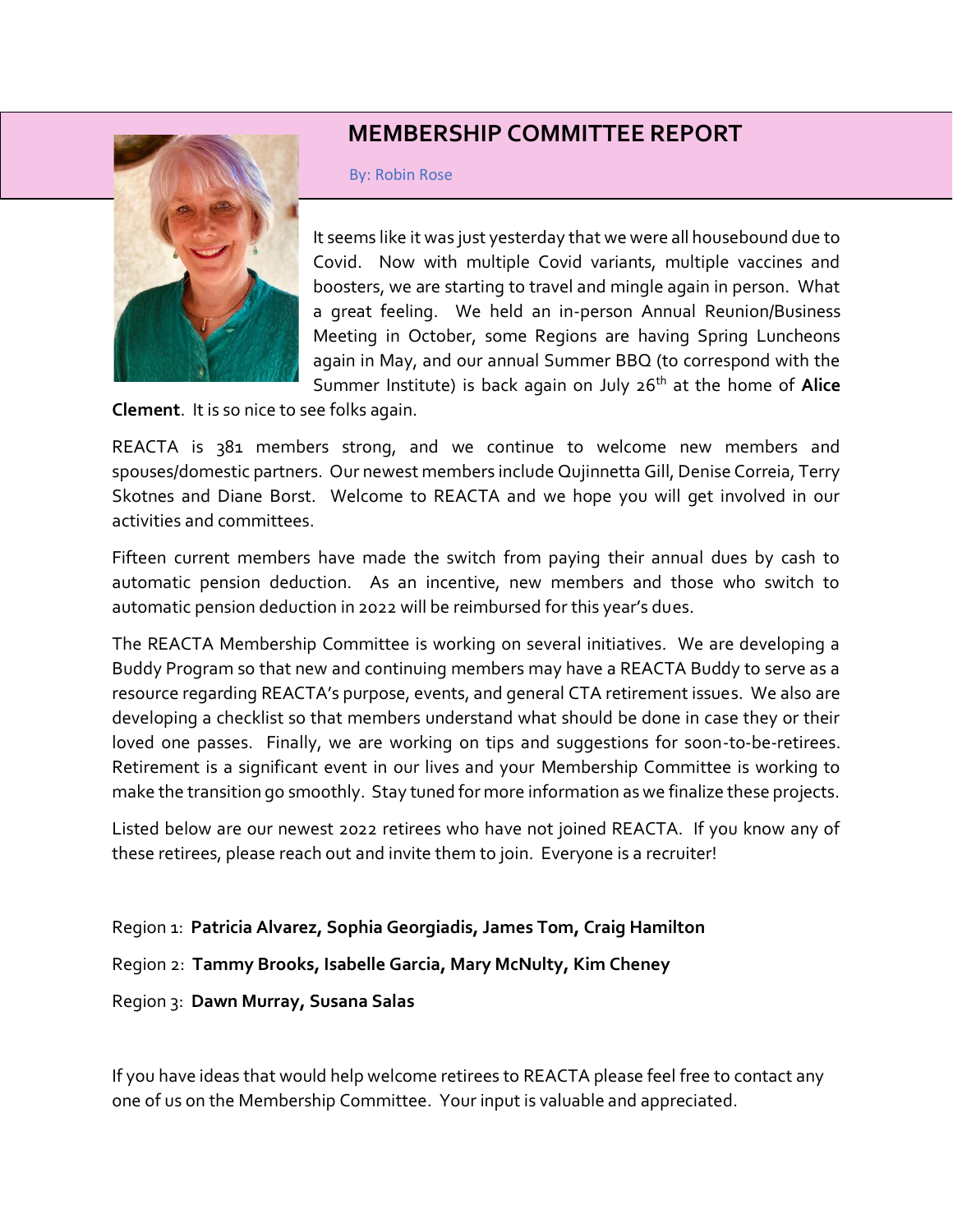### **A COLLEAGUE, A MENTOR WITH AN IMPORTANT HISTORY**

#### **By Bill Harju**

Many of you will remember **Dennis Bambauer**, a CTA Training and Bargaining Specialist out of the Redding CA office. While Dennis was a spectacular colleague and served as a mentor to many of us, he had a childhood that was both chilling and, in some ways, rewarding.

Born in 1934 to a Caucasian father and a Japanese mother who were young and unmarried, Dennis was sent to an orphanage called Children's Home Society for Caucasian children in Los Angeles. He remained in this home until the attack on Pearl Harbor in 1941, when because he was half Japanese, he was removed from the Children's Home Society and moved to Shonien, a Japanese home for orphaned children in Los Angeles. After Roosevelt issued Executive Order 9066 in February 1942, Dennis and his fellow Shonien orphans were sent to Manzanar Internment Camp a few miles north of Lone Pine, California in the high desert. Dennis was 7 or 8 years old.

During the years in the Children's Home Society, with all of the Caucasian orphans Dennis believed that he was Caucasian as well. In 1993 Denis was interviewed at Cal State Fullerton where he recalled 40-50 Caucasian children and no people of color. Moving to Shonien, and then shortly thereafter, to the Manzanar Camp, Dennis began to develop awareness of his half Japanese heritage.



In the CSUF interview, Dennis remembered being with Japanese American kids on a big, grassy area where they were boarded on two buses and shipped to Manzanar. Because he had assumed he was Caucasian, like all the others at the Children's Home Society in Los Angeles, it came as a surprise to him that everyone wasn't like him. He had not had experience with Japanese children before Shonien and Manzanar. Because Dennis was tall for his age, half white, and with the surname of "Tojo" the name of the General and Prime Minister of wartime Japan, Dennis was teased by the other children. Perhaps this was where he learned his basic advocacy instinct, as he was required to defend himself.

Adults in charge of the Manzanar orphanage, came from the Shonien orphanage in Los Angeles so for the most part, they adapted the routine from the previous experience in



Los Angeles to the Camp at Manzanar. In the camp at Manzanar, orphans were housed in a separate set of buildings, referred to as "Children's Village." Children stayed in large rooms with beds up to fifteen all around. Food apparently was plentiful, particularly servings of rice and brown gravy. Blackouts in the camp were common, where all lights were turned off. Internees were required to stay in the buildings while security people would patrol around the orphanage. In the CSUF interview, Dennis said it was a way of intimidating people.

Dennis was in the camp for about one year, when he was adopted by the Bambauer family and moved to Bishop, CA to begin a totally new life experience. Reflecting on his internment camp experience in 1993, Dennis felt that the incarceration of Japanese Americans during WWII was one of the worse things ever done to a group of people, but the experience for him was positive in that it introduced him to his Japanese side, which probably would not have happened had he not been sent to Manzanar.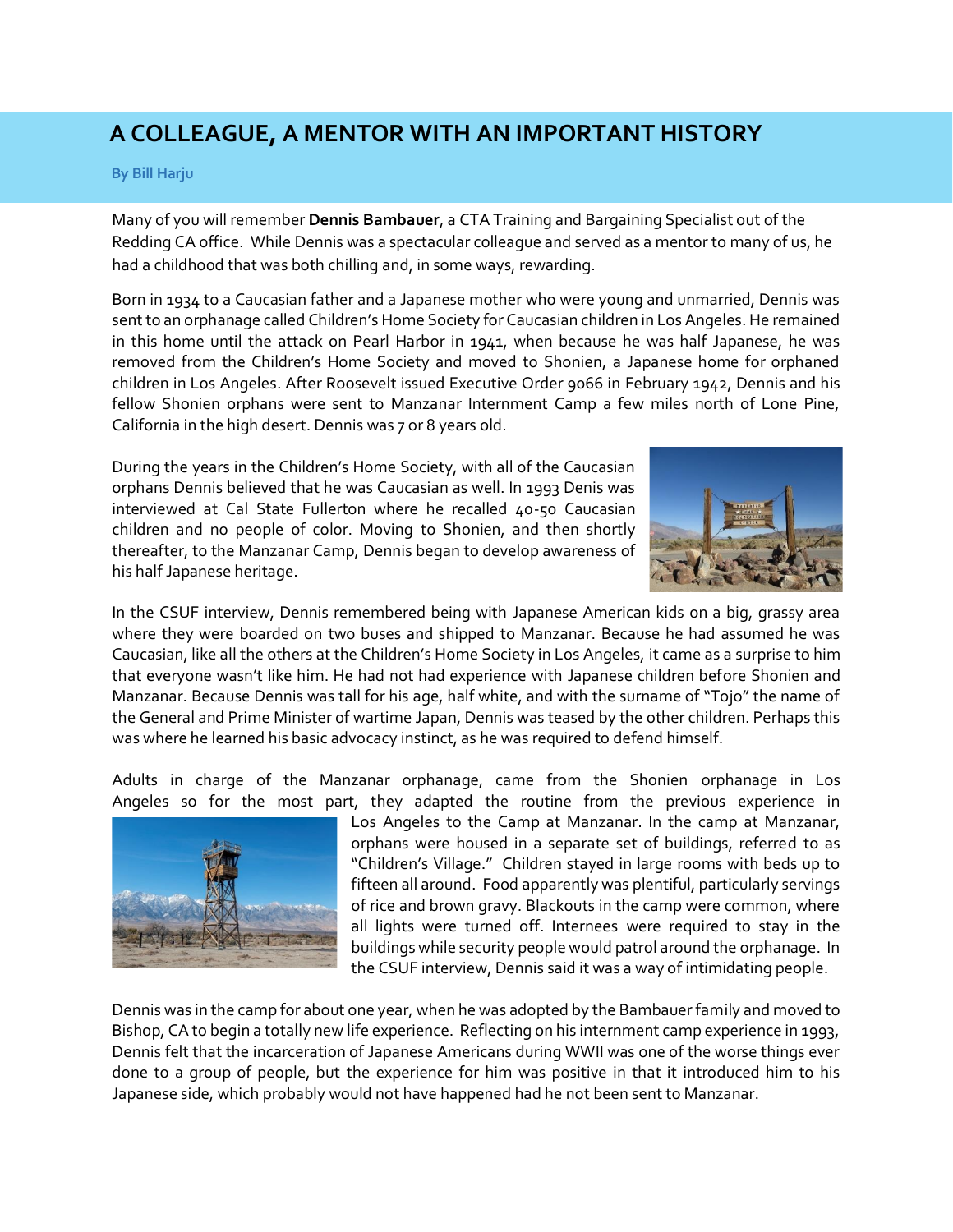|                                  | 2022 Budget     | 2022 Actuals   |
|----------------------------------|-----------------|----------------|
| <b>INCOME</b>                    | Adopted 10/5/21 | March 31, 2022 |
| Members                          | 16,000          | 4,642.50       |
| <b>Annual Mts</b>                | 3,000           | 0              |
| Add'l Scholarship Donations      | 0               | 0              |
| Other                            | 50              |                |
| <b>Total Income</b>              | 19,050          | 4642.50        |
|                                  |                 |                |
| <b>EXPENSES</b>                  |                 |                |
| <b>Executive Board</b>           | 3,000           |                |
| Committees                       | 7,100           |                |
| Elections                        | 200             |                |
| Membership                       | 2,000           |                |
| Nominations                      | 200             |                |
| <b>Political Education</b>       | 500             |                |
| Scholarship                      | 2,000           |                |
| Trusts                           | 2,000           |                |
| Other                            | 200             |                |
| Communications                   | 2,300           | 95.74          |
| Directory                        | 50              |                |
| Facebook                         | 200             |                |
| <b>Hot Topics</b>                | 50              |                |
| Newsletter                       | 50              |                |
| Web Site                         | 200             |                |
| CAS/CSO/CTA                      | 750             |                |
| <b>Printing Mailing/Supplies</b> | 1,000           |                |
| <b>Membership &amp; Advocacy</b> | 19,250          |                |
| <b>Annual Meeting</b>            | 8,000           |                |
| Membership Assistance            | 3,500           |                |
| Legal Expenses                   | 5,000           |                |
| Regional Activities              | 750             |                |
| Scholarships                     | 2,000           |                |
| Other                            | 100             |                |
| <b>Total Expenses</b>            | 31,750          | 95.74          |
| <b>FFCU</b>                      | Adopted at AM   |                |
| Convenience Checking             |                 | 3/31/2022      |
| Prime Checking                   |                 | 58,027.46      |
| <b>Association Savings</b>       |                 | 12,562.46      |
|                                  |                 | 28.07          |
| <b>Total Assets</b>              | 48,574          | 70,618         |



# **2022 REACTA INCOME/EXPENSE REPORT**

By Felice Strauss